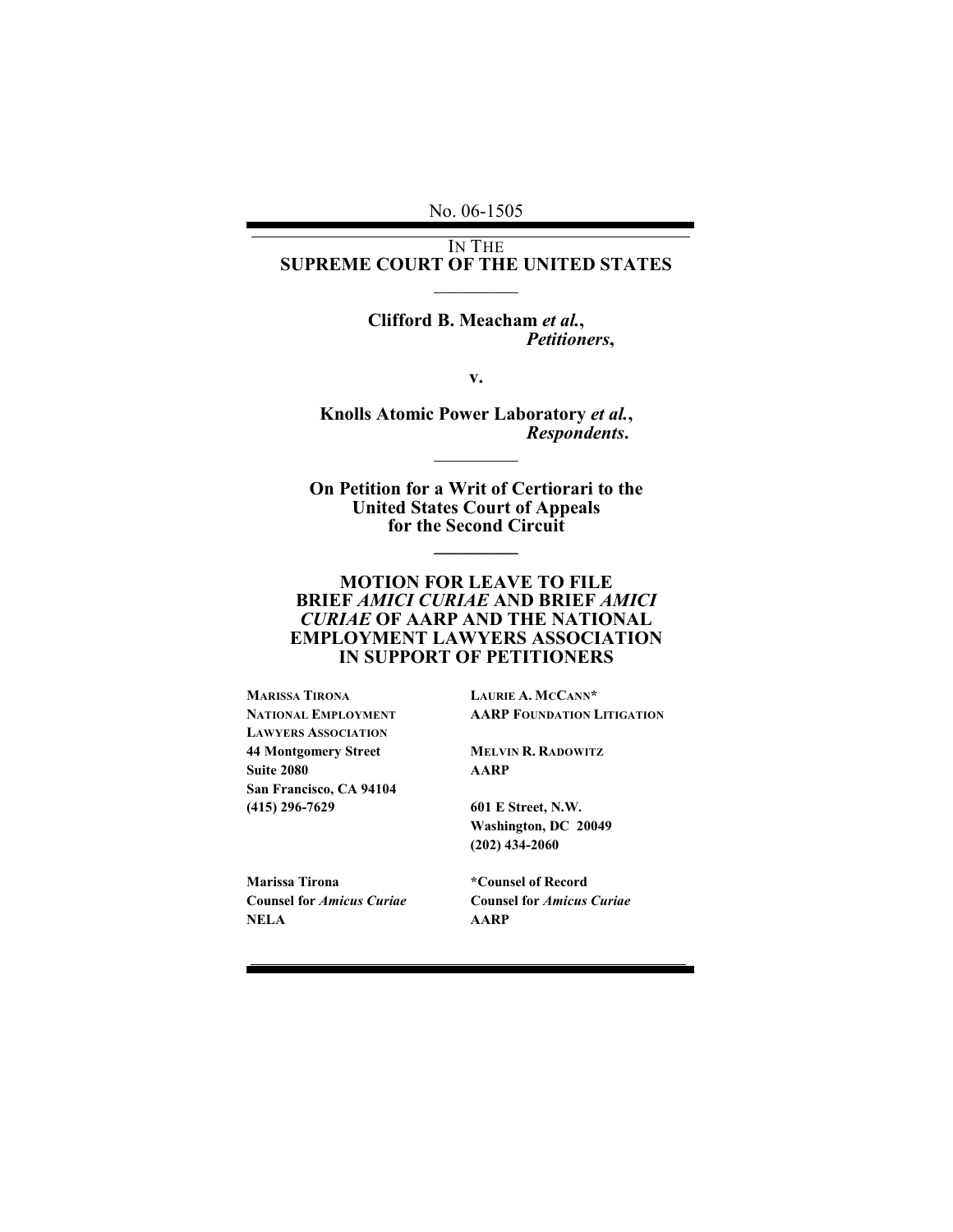#### **MOTION OF AARP AND THE NATIONAL EMPLOYMENT LAWYERS ASSOCIATION FOR LEAVE TO FILE A BRIEF** *AMICI CURIAE*

AARP and the National Employment Lawyers Association (NELA) move for leave to file the accompanying brief *amici curiae* in support of the Petitioners whose case is before the Court on a Petition for a Writ of Certiorari from the judgment and opinion of the United States Court of Appeals for the Second Circuit.

Pursuant to Supreme Court Rule 37.2(b), through counsel *amici* sought the consents of the parties to the filing of this brief. Counsel for the Petitioners gave consent, but counsel for the Respondents withheld consent.

### **INTEREST OF** *AMICI CURIAE*

AARP is a nonpartisan, nonprofit membership organization of people age 50 or older dedicated to addressing the needs and interests of older Americans. AARP supports the rights of older workers and strives to preserve the legal means to enforce them. Almost half of AARP's more than 38 million members are in the work force and are protected by the Age Discrimination in Employment Act (ADEA), Title VII, and various state laws. Vigorous enforcement of these and other work place civil rights laws is of paramount importance to AARP, its working members, and the millions of other workers of all ages who rely on them to deter and remedy illegal employment discrimination.

The National Employment Lawyers Association (NELA) is the only professional membership organization in the country comprised of lawyers who represent employees in labor, employment, and civil rights disputes. NELA and its 67 state and local affiliates have a current membership of over 3,000 attorneys who are committed to working on behalf of those who have been illegally treated in the workplace. NELA strives to protect the rights of its members' clients, and regularly supports precedent-setting litigation affecting the rights of individuals in the work place. NELA advocates for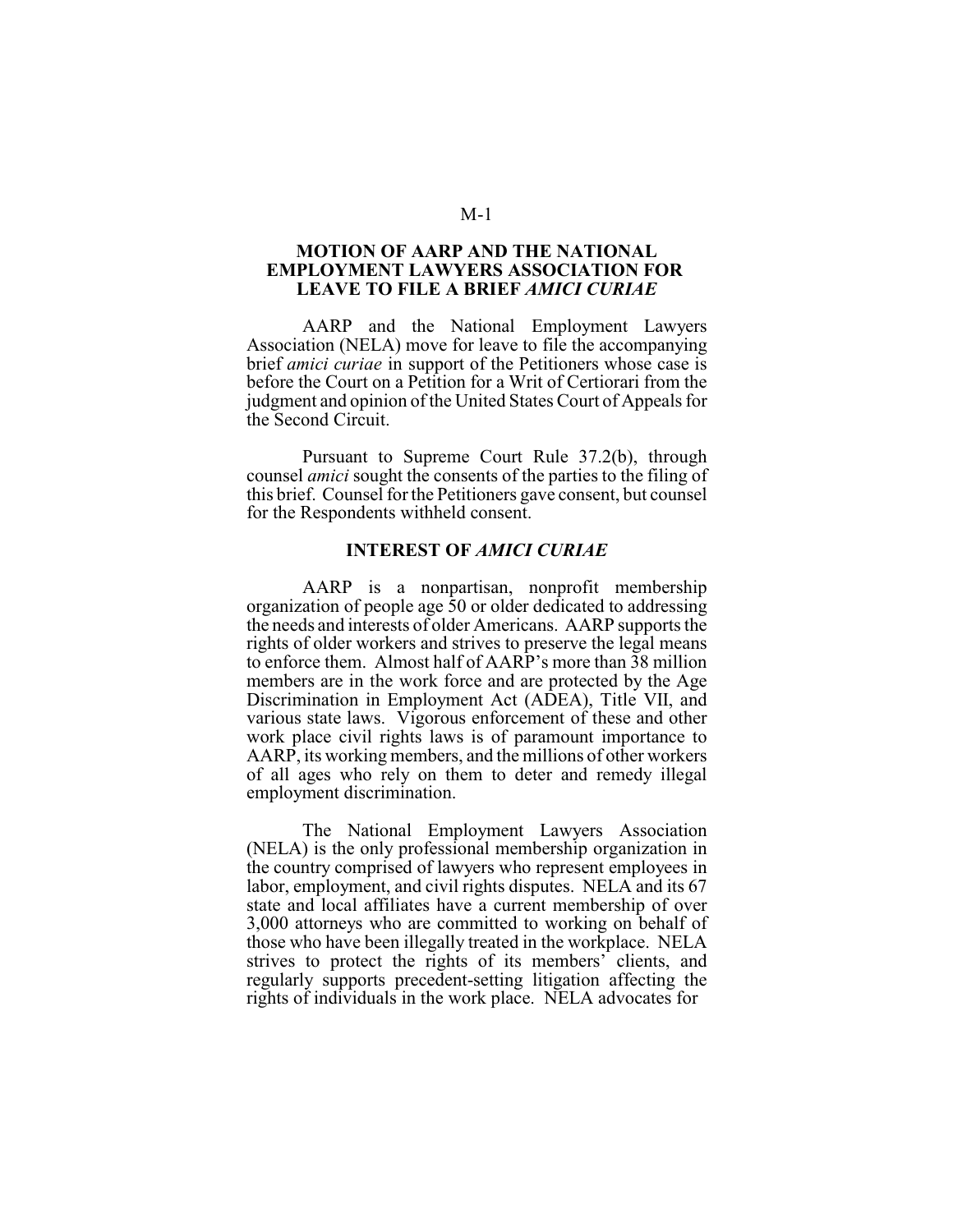employee rights and work place fairness while promoting the highest standards of professionalism, ethics and judicial integrity.

Both AARP and NELA have filed numerous *amicus curiae* briefs before this Court and the federal appellate and district courts regarding the proper interpretation and application of employment discrimination laws ensuring full enforcement of the laws and full protection of the rights of workers. In addition, both organizations filed *amicus curiae* briefs with this Court in *Smith v. City of Jackson, Mississippi*, 544 U.S. 228 (2005), and with the court below in this case concerning the applicability and appropriate standard for disparate impact claims under the ADEA.

#### **REASONS FOR GRANTING THE MOTION**

*Amici* are concerned that lower courts, as evidenced by the decision by the Second Circuit in this case, are confused by the question of which party bears the burden of proof in a disparate impact case under the ADEA in which the "reasonable factor other than age" provision plays a central role. In addition, despite this Court's holding in *Smith* that the ADEA authorizes claims of disparate impact, the Court did not expound upon the elements of such a claim, particularly the meaning of "reasonable." Unless this Court provides guidance on the burden of proof and defines "reasonable" as a meaningful standard, it is unlikely that any plaintiff will be able to state a cognizable disparate impact claim under the ADEA. As a result, employers will be able to discriminate at will based on factors that, as in this case," adversely impact older workers with "startingly skewed results," *Meacham v. Knolls Atomic Power Laboratory*, 381 F.3d 56, 75 (2d Cir. 2004), even if the factor has only a marginal relationship to a business purpose.

Given that during the first decade of this century, the number of workers age 55 and older is expected to increase by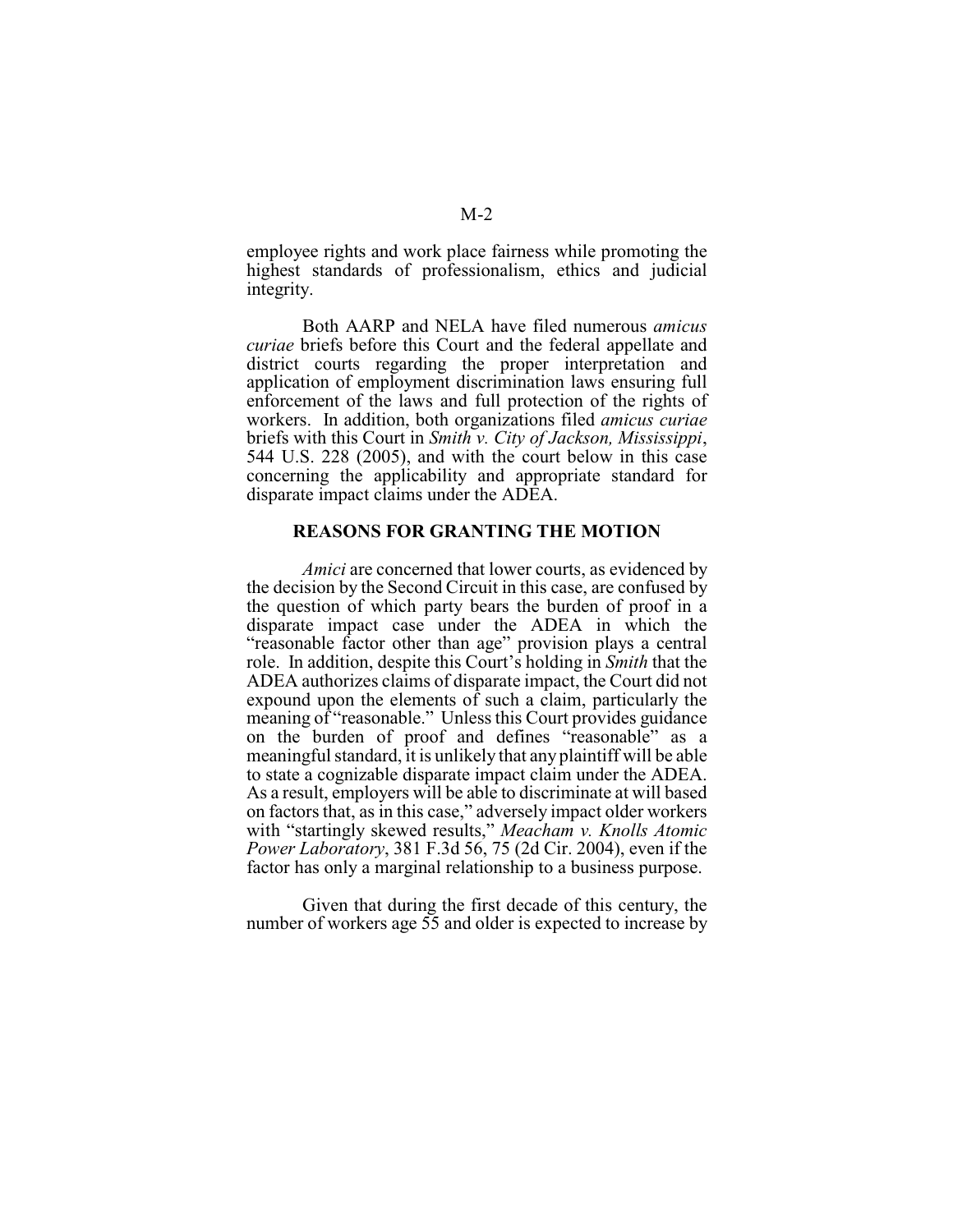## M-3

46 percent from 18.2 million to 26.6 million, $\frac{1}{2}$  this issue will continue to grow in importance. *Amici* urge the Court to grant the Petition to provide courts with clear and definitive guidance concerning the standard and burden of proof for disparate impact claims under the ADEA.

June 14, 2007 Respectfully Submitted,

Laurie A. McCann AARP Foundation Litigation

Melvin R. Radowitz AARP

601 E Street, NW Washington, DC 20049

Counsel for *Amicus Curiae* AARP

Marissa Tirona National Employment Lawyers Association 44 Montgomery Street Suite 2080 San Francisco, CA 94104

Counsel for *Amicus Curiae* NELA

 $1/$  Jerry W. Hedge, Walter C. Borman, Steven E. Lammlein, THE AGING WORKFORCE, 9 (American Psychological Assoc. 2006).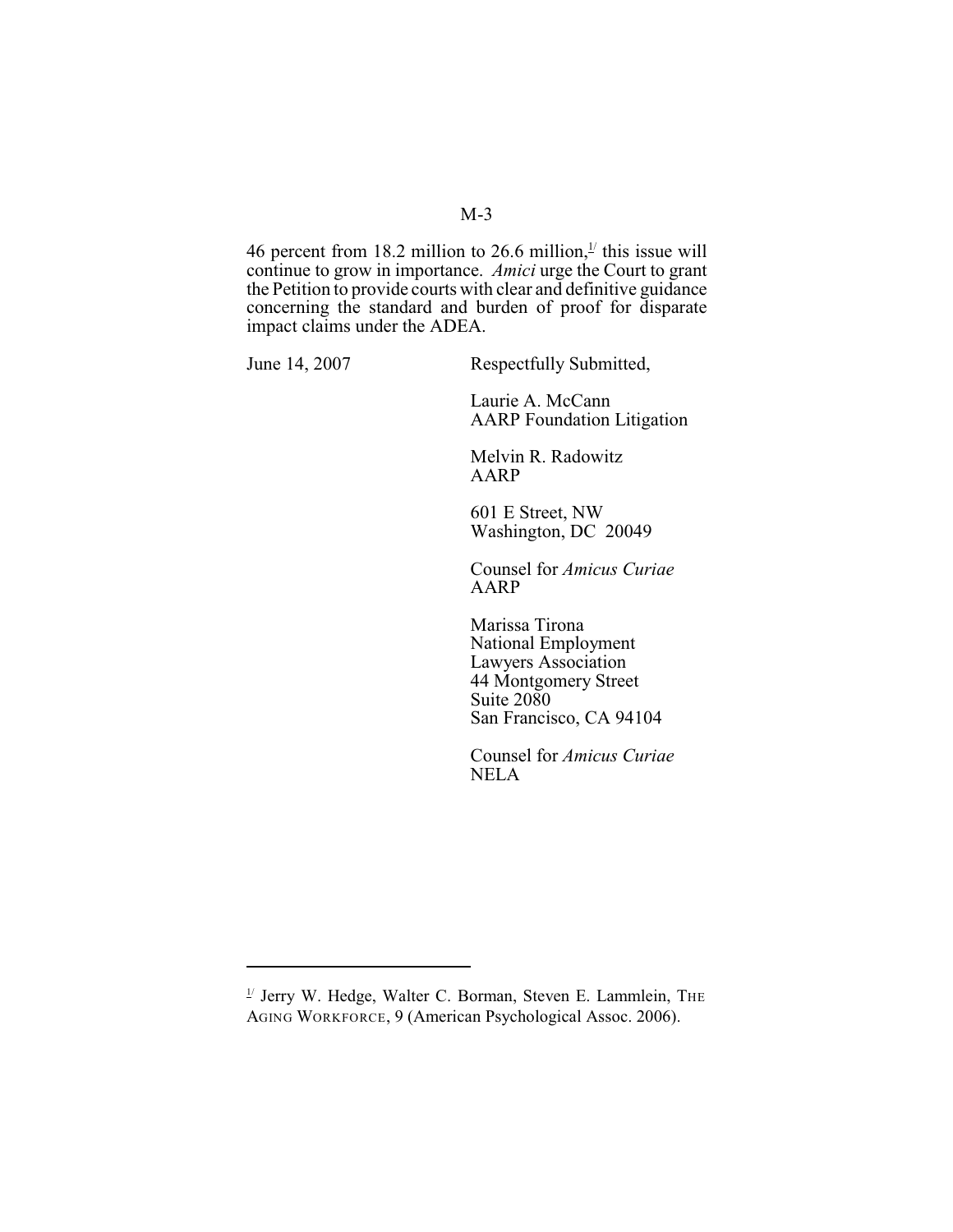# **TABLE OF CONTENTS**

Page

| MOTION OF AARP AND NATIONAL EMPLOYMENT<br><b>LAWYERS ASSOCIATION FOR LEAVE TO</b>                                                                                                                    |
|------------------------------------------------------------------------------------------------------------------------------------------------------------------------------------------------------|
| FILE A BRIEF AMICI CURIAE  M-1                                                                                                                                                                       |
| INTERESTS OF AMICI CURIAE  M-1                                                                                                                                                                       |
| REASONS FOR GRANTING THE MOTION. M-2                                                                                                                                                                 |
|                                                                                                                                                                                                      |
| TABLE OF AUTHORITIES  ii                                                                                                                                                                             |
| SUMMARY OF THE ARGUMENT  1                                                                                                                                                                           |
| $ARGUMENT \dots \dots \dots \dots \dots \dots \dots \dots \dots \dots \dots \dots$ 3                                                                                                                 |
| THIS COURT SHOULD ELIMINATE THE<br>I.<br>CONFUSION SURROUNDING THE QUESTION OF<br>WHICH PARTY MUST PROVE OR DISPROVE<br>THE "REASONABLENESS" OF AN EMPLOYER<br>PRACTICE THAT ADVERSELY IMPACTS OLDER |
| THE SECOND CIRCUIT'S DECISION THAT<br>$\Pi$ .<br><b>SUBJECTIVE DECISIONMAKING IS</b><br>"UNQUESTIONABLY REASONABLE"<br>IS INCOMPATIBLE WITH WATSON v.<br>FORT WORTH BANK & TRUST  8                  |
|                                                                                                                                                                                                      |

i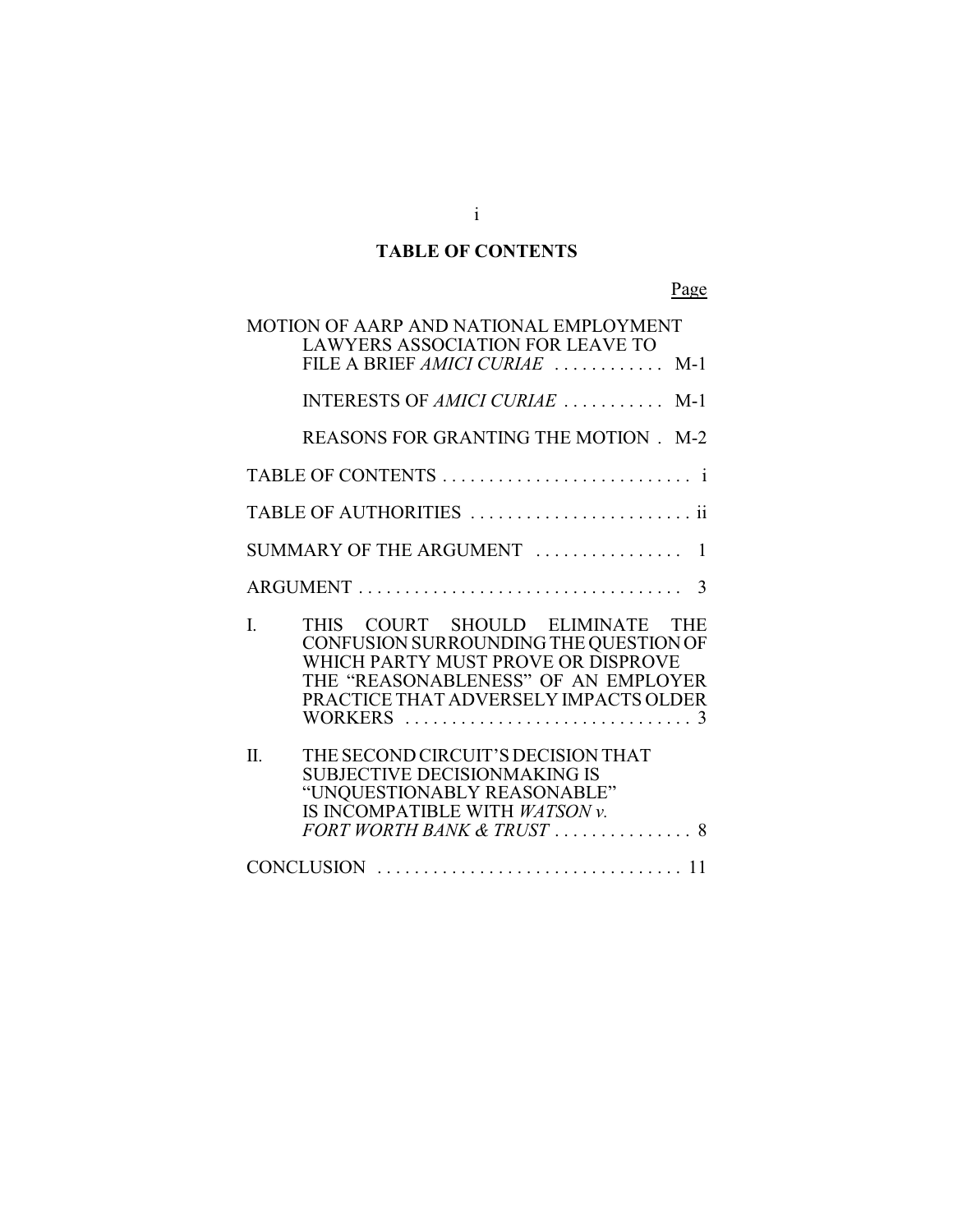# **TABLE OF AUTHORITIES**

# **CASES**

| Dothard v. Rawlinson, 433 U.S. 321 (1977)  6                                                                                                          |
|-------------------------------------------------------------------------------------------------------------------------------------------------------|
| EEOC v. Local 350, Plumbers & Pipefitters,                                                                                                            |
| Equal Employment Opportunity Comm'n v.<br>Westinghouse Elec. Corp., 725 F.2d 211<br>(3d Cir.), cert. denied, 469 U.S. 820 (1984)  4                   |
| Hazen Paper Co. v. Biggins,                                                                                                                           |
| Lervolino v. Delta Air Lines, Inc.,<br>796 F.2d 1408 (11th Cir. 1986),<br>cert. denied, 479 U.S. 1090 (1987)  4                                       |
| King v. St. Vincent's Hospital,<br>$7\phantom{.0}$                                                                                                    |
| Mahoney v. Radio Free Europe/Radio Liberty, Inc.,<br>818 F. Supp. 1 (D.D.C. 1992), rev'd on<br><i>other grounds</i> , 47 F.3d 447 (D.C. Cir. 1995)  8 |
| Marshall v. Westinghouse Elec. Corp.,                                                                                                                 |
| Meacham v. Knolls Atomic Power Laboratory,<br>381 F.3d 56 (2d Cir. 2004)  M-2, 9                                                                      |
| Meacham v. Knolls Atomic Power Laboratory,                                                                                                            |
| Pippin v. Burlington Res. Oil & Gas Co.,                                                                                                              |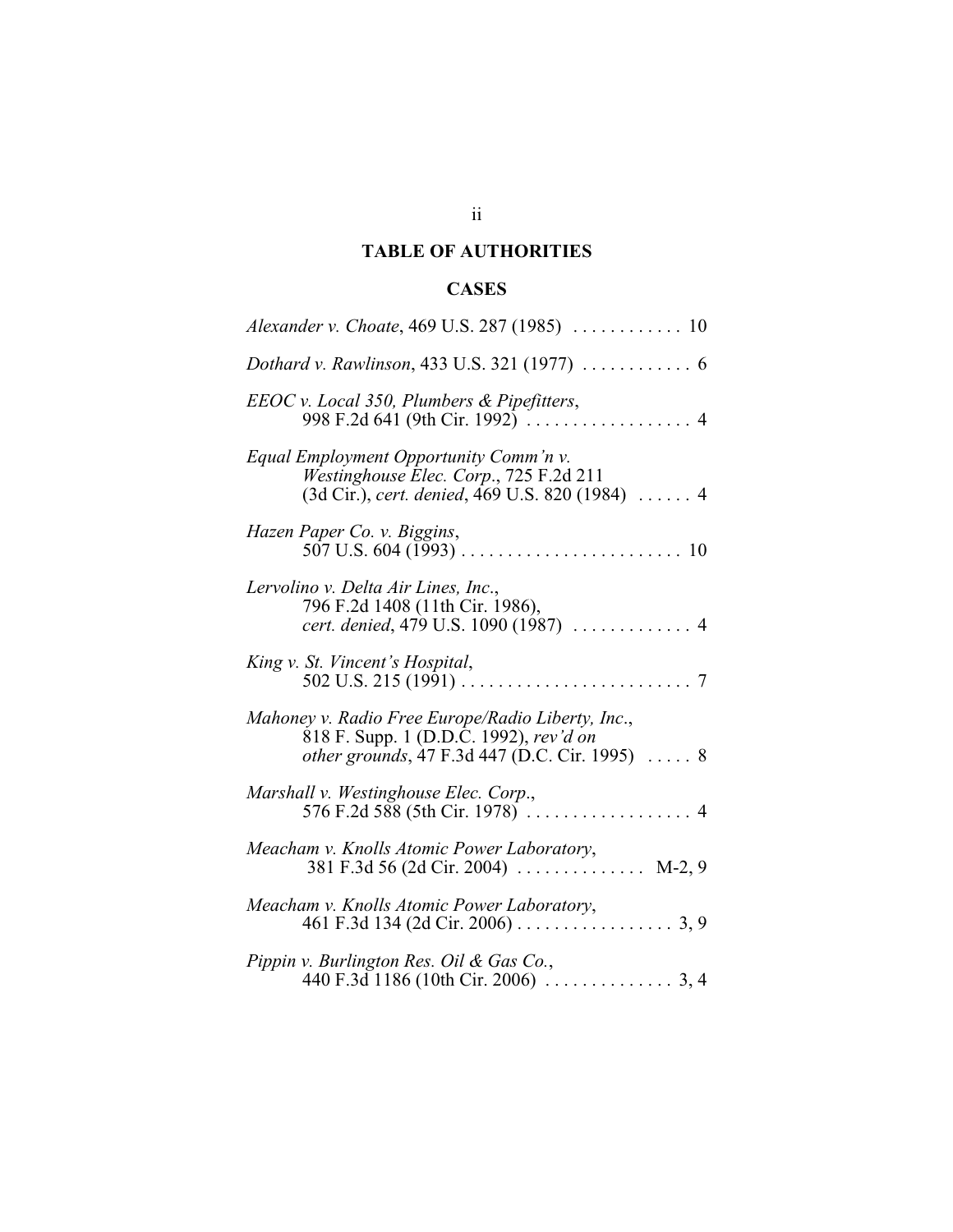| Public Employees Retirement Sys. v. Betts,                                                                                                |
|-------------------------------------------------------------------------------------------------------------------------------------------|
| Schwager v. Sun Oil Co., 591 F.2d 58<br>$(10th$ Cir. 1979) $\ldots \ldots \ldots \ldots \ldots \ldots \ldots \ldots \ldots \ldots \ldots$ |
| Smith v. City of Jackson, Mississippi,                                                                                                    |
| Trans World Airlines, Inc. v. Thurston,                                                                                                   |
| United States v. First City Nat'l Bank,                                                                                                   |
| Wards Cove Packing Co. v. Antonio,                                                                                                        |
| Watson v. Fort Worth Bank & Trust,                                                                                                        |
| Western Air Lines, Inc. v. Criswell,                                                                                                      |
| Williams v. Sprint/United Management Co.,                                                                                                 |

# **STATUTES**

2005 WL 1801605 (D. Kan. July 29, 2005) . . . . . . . 4

| Age Discrimination in Employment Act,                                                       |
|---------------------------------------------------------------------------------------------|
|                                                                                             |
|                                                                                             |
|                                                                                             |
|                                                                                             |
| Older Workers Benefit Protection Act (OWBPA),<br>Pub. L. No. 101-433, 104 Stat 978 (1990) 5 |
|                                                                                             |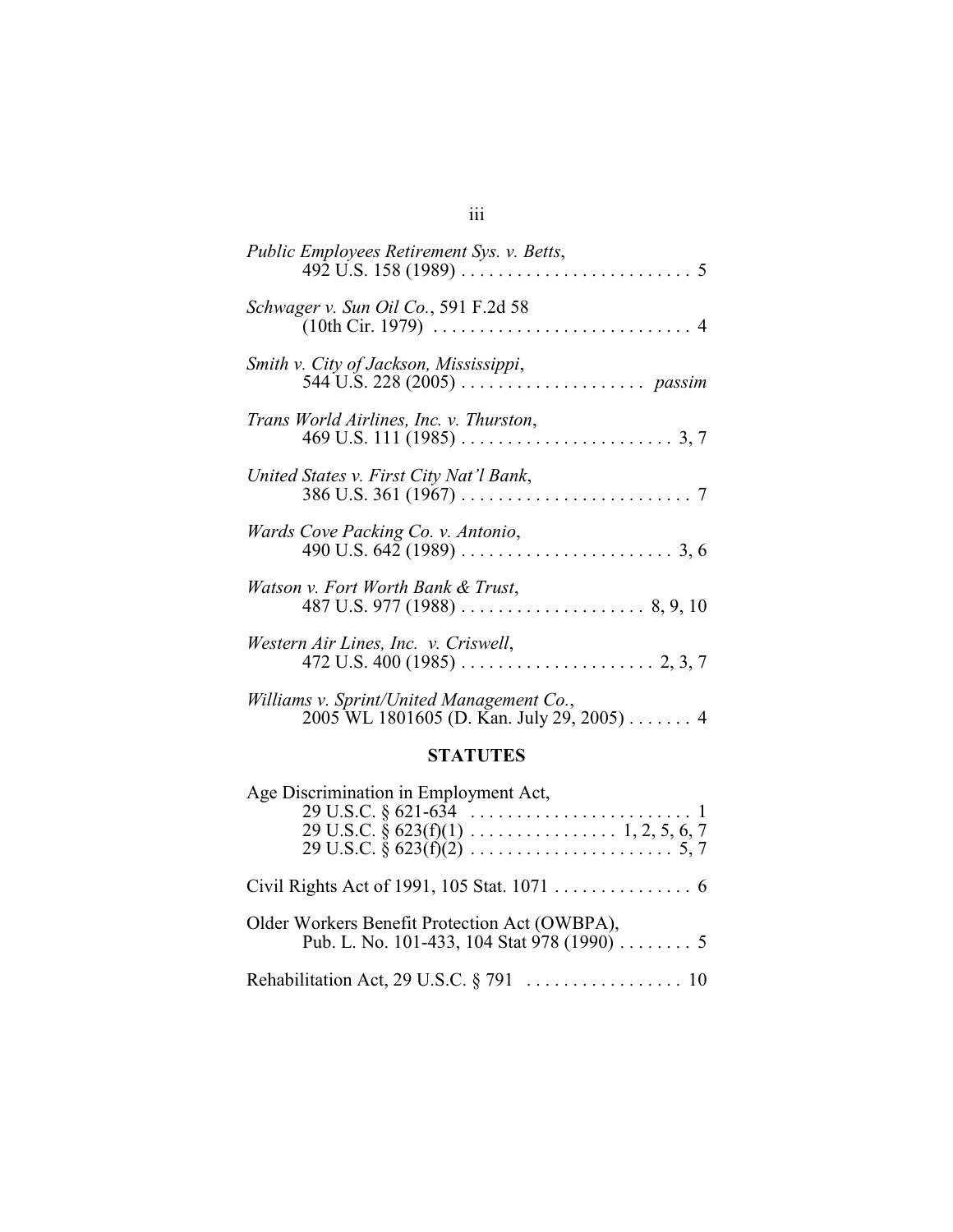## **REGULATIONS**

## **MISCELLANEOUS**

| Jerry W. Hedge, Walter C. Borman, Steven E. Lammlein, |  |
|-------------------------------------------------------|--|
| THE AGING WORKFORCE (American Psychological           |  |
|                                                       |  |

## iv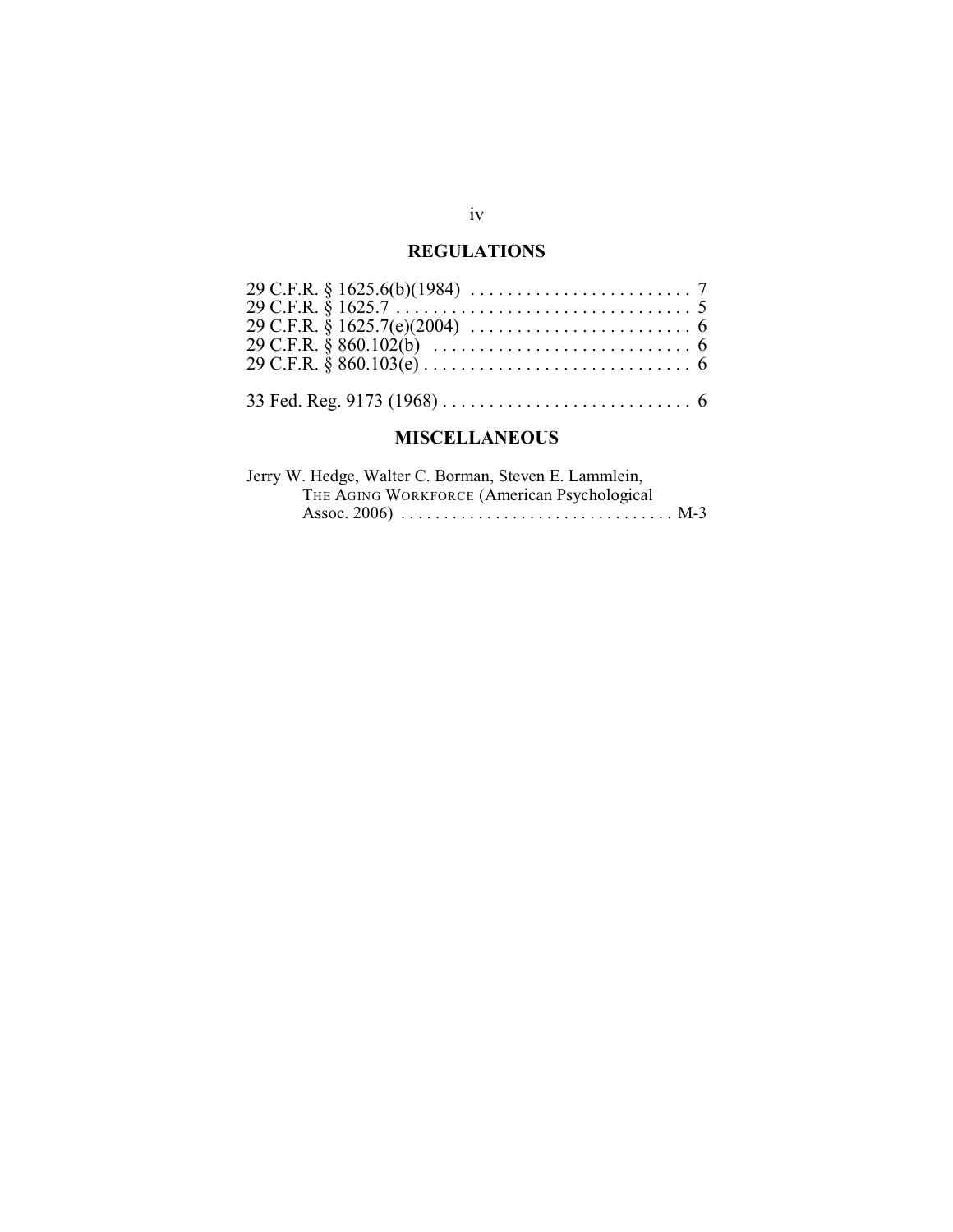### **MOTION FOR LEAVE TO FILE BRIEF** *AMICI CURIAE* **AND BRIEF** *AMICI CURIAE* **OF AARP AND THE NATIONAL EMPLOYMENT LAWYERS ASSOCIATION IN SUPPORT OF PETITIONERS<sup>2/</sup>**

### **INTERESTS OF** *AMICUS CURIAE***3/**

**\_\_\_\_\_\_\_\_\_**

### **SUMMARY OF THE ARGUMENT**

In *Smith v. City of Jackson, Mississippi*, 544 U.S. 228 (2005), this Court held that the Age Discrimination in Employment Act (ADEA), 29 U.S.C. §§ 621-634, authorizes disparate impact claims. *Smith* also established that the standard for determining the lawfulness of a practice that disproportionately affects older workers is the "reasonable factor other than age" provision found in  $\S$  4(f)(1) of the ADEA, 29 U.S.C. §  $623(f)(1)^{4}$  Significantly, however, the

 $\frac{3}{2}$  *Amici Curiae* have described their interest in the accompanying Motion of AARP and National Employment Lawyers Association (NELA) for Leave to File a Brief *Amici Curiae* which precedes this Brief, and does not repeat the same in this section of the Brief.

 $\frac{4}{3}$  Section 4(f)(1) of the ADEA states:

"It shall not be unlawful for an employer, employment agency, or labor organization - -

> (1) to take any action otherwise prohibited under subsection (a), (b), (c, or (e) of this section where age is a bona fide occupational qualification reasonably necessary to the normal operation of the particular business, or where the

 $2^{\prime}$  In compliance with Rule 37.6 of this Court, *amici curiae* AARP and NELA state that no counsel for any party authored this brief in whole or in part, and that no party or entity other than these *amici curiae*, their members or their counsel made a monetary contribution to the preparation or submission of this brief.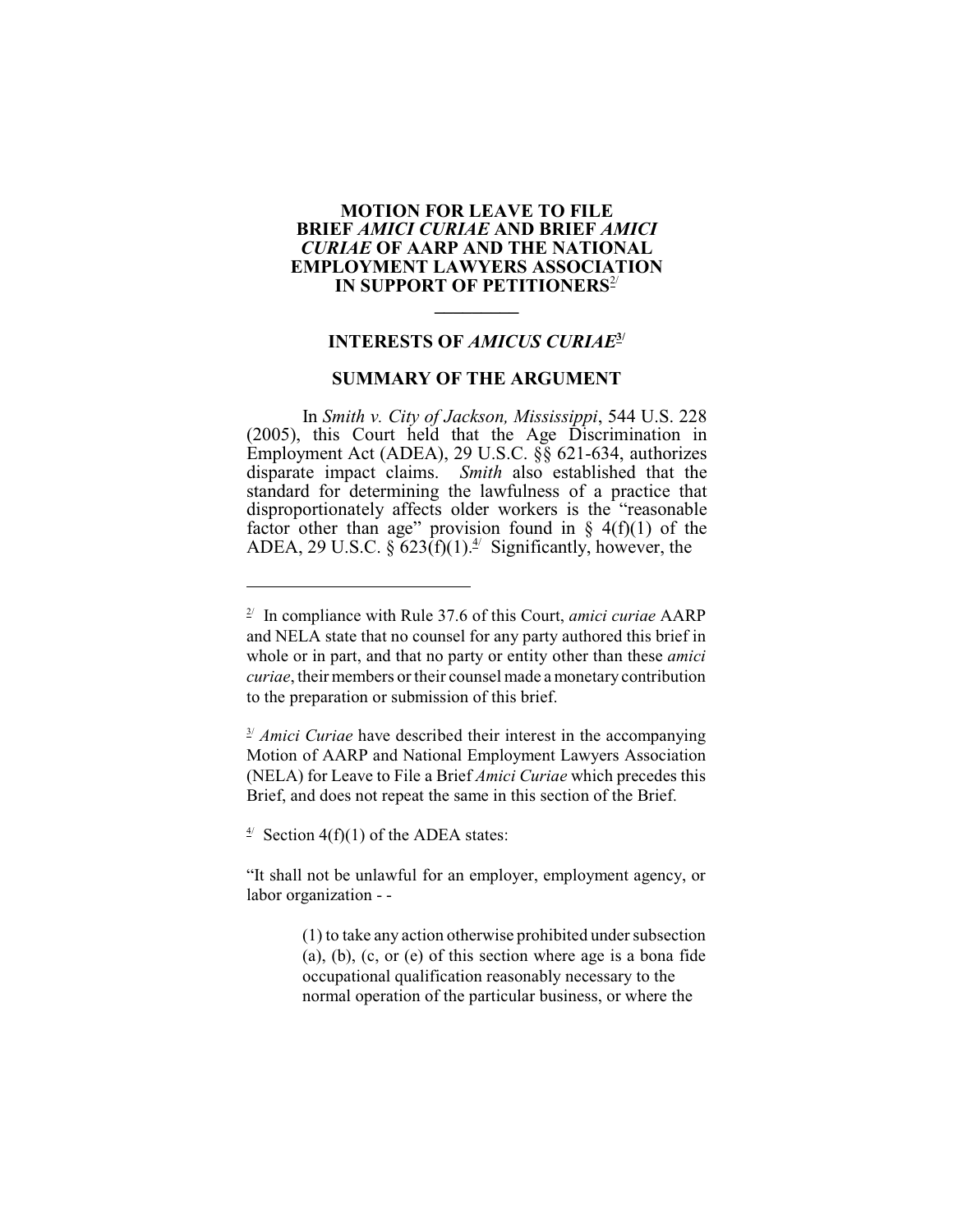majority opinion in *Smith* did not state which party has the burden of proof with respect to whether a practice is based on a "reasonable factor other than age."

The question of which party bears the burden of proof regarding the ADEA's "reasonable factor other than age" provision (hereinafter RFOA) has never been definitively resolved. Although Congress, the Equal Employment Opportunity Commission (EEOC), and numerous federal courts have weighed in on the issue, there is no agreement. In *Western Air Lines, Inc. v. Criswell*, this Court granted *certiorari* to consider the burden of proof applicable to the RFOA provision, but declined to reach the issue. 472 U.S. 400, 408 n.10 (1985).

The *Smith* Court also failed to provide a clear definition of "reasonable" when a factor other than age is used as a defense to a disparate impact claim under the ADEA. While the Court did provide some guidance establishing that "reasonable" is not a superficial standard that can be readily satisfied by any explanation proffered by an employer, it is clear from the decision of the Second Circuit in this case, as well as other lower court decisions attempting to interpret the *Smith* decision when deciding disparate impact claims under the ADEA, that more definitive guidance is needed.

Prior to *Smith*, the RFOA provision was not the subject of much litigation. However, when this Court ruled in *Smith* that the disparate impact theory is available under the ADEA and that the RFOA provision plays a "principal role," which is to "preclud[e] liability if the adverse impact was attributable to a nonage factor that was 'reasonable,'" 544 U.S. at 239, it took on heightened significance. Accordingly, it is imperative that this Court grant the petition to resolve the uncertainties surrounding the "reasonable factor other than age" provision and to provide much-needed guidance to the lower courts.

29 U.S.C. § 623(f)(1) (2000).

differentiation is based on reasonable factors other than age."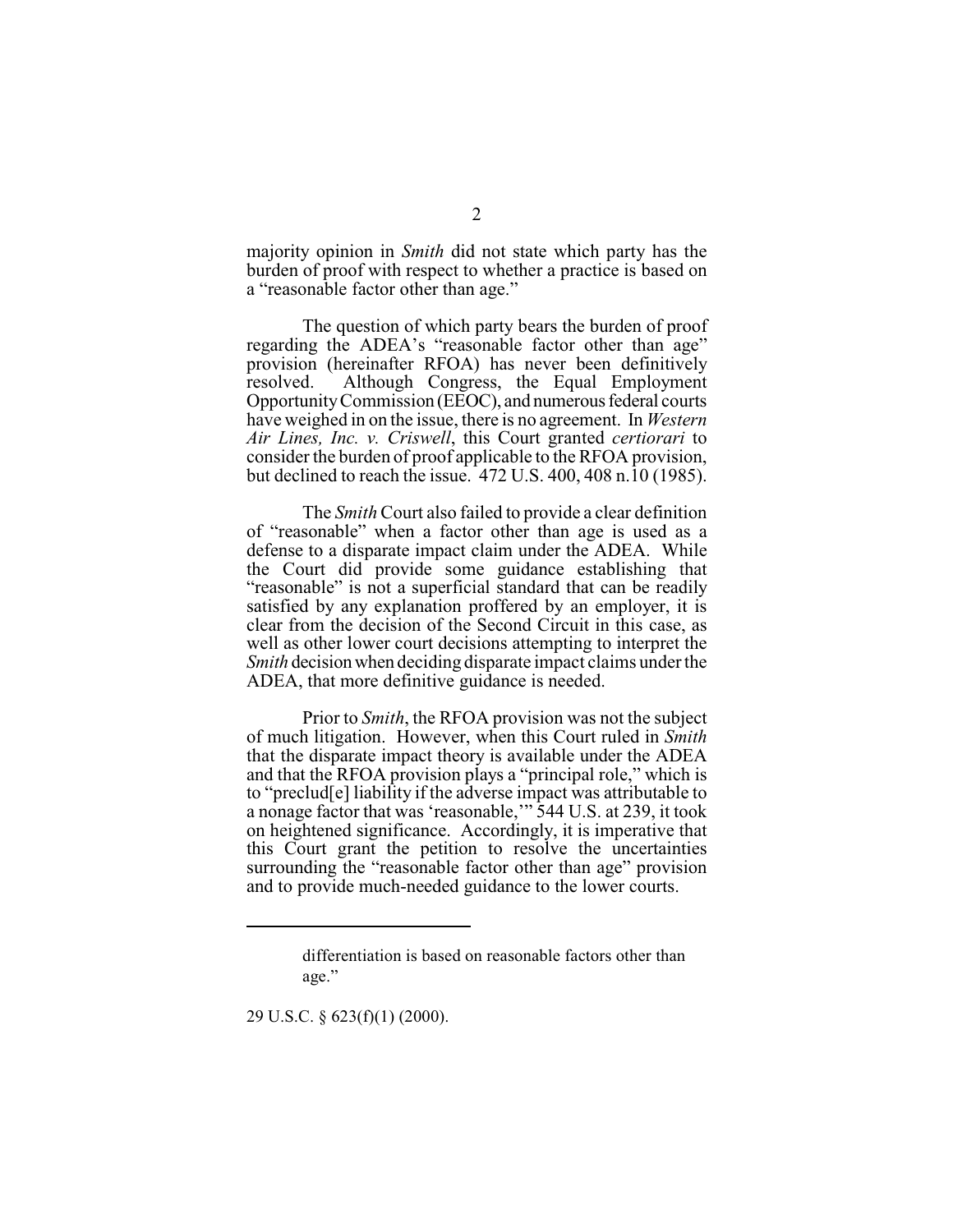#### **ARGUMENT**

### **I. THIS COURT SHOULD ELIMINATE THE CONFUSION SURROUNDING THE QUESTION OF WHICH PARTY MUST PROVE OR DISPROVE THE "REASONABLENESS" OF AN EMPLOYER PRACTICE THAT ADVERSELY IMPACTS OLDER WORKERS.**

The question of which party bears the burden of proof regarding the ADEA's "reasonable factor other than age" provision is fraught with confusion. The court below, lacking clear guidance from this Court as to who bears the burden of proof with respect to the "reasonableness" of the nonage factor that adversely impacted the protected age group, was left to resort to what it considered to be "[t]he best reading of the text of the ADEA - in light of *City of Jackson* and *Wards Cove* [*Packing Co. v. Antonio*, 490 U.S. 642 (1989)] . . . ." *Meacham v. Knolls Atomic Power Laboratory*, 461 F.3d 134, 141 (2d Cir. 2006). After conceding that there "is some force" to the argument that the RFOA provision is an affirmative defense, the Second Circuit nevertheless surmised that "the plaintiff bears the burden of persuading the factfinder that the employer's justification is unreasonable." *Id*. While the Second Circuit's conjecture about who must prove or disprove "reasonableness" is in accord with the U.S. Court of Appeals for the Tenth Circuit's decision in *Pippin v. Burlington Res. Oil & Gas Co.*, 440 F.3d 1186, 1200 (10th Cir. 2006), it conflicts with guidance from this Court; Congress; other federal circuits; and the Equal Employment Opportunity Commission (EEOC).

In *Western Air Lines, Inc. v. Criswell*, the Court determined that it was unnecessary to decide one of the issues on which it had granted certiorari - whether the RFOA provision constitutes an affirmative defense. 472 U.S. 400, 408 n.10 (1985). However, earlier in the same term, the Court had referred in passing to the RFOA provision as an affirmative defense. *Trans World Airlines, Inc. v. Thurston*, 469 U.S. 111, 122 (1985) (stating that the ADEA contains "five affirmative defenses). And, most recently, Justice Scalia referred to the RFOA provision as a "defense" in *Smith*. 544 U.S. at 246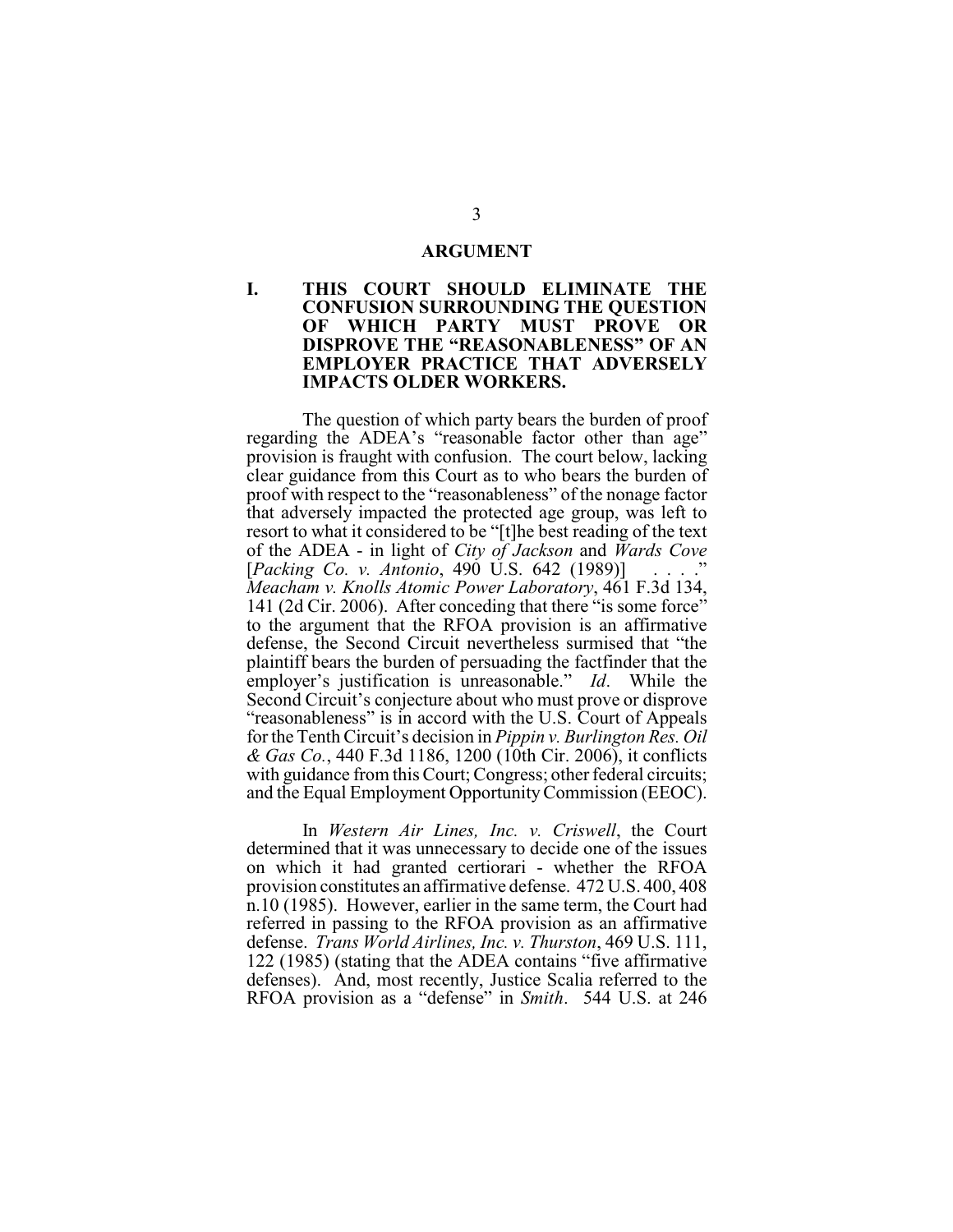(Scalia, J., concurring) (". . . the RFOA defense is relevant *only* as a response to employer actions 'otherwise prohibited' by the ADEA.") (emphasis in original). Given the RFOA now has a "principal role" to play in analyzing disparate impact claims under the ADEA, it is imperative that this Court offer more than subtle "hints" about the nature of the RFOA provision and provide a definitive answer to the question of who bears the burden of proving or disproving "reasonableness."

Even before this Court elevated the importance of the RFOA provision, the courts were split on the question of whether the RFOA language constitutes an affirmative defense.<sup> $5/$ </sup> The division persists now with much greater implications because of the increased significance of the RFOA provision. In addition to the court below, the Tenth Circuit, in a post-*Smith* decision, held that "[T]o prevail on an ADEA disparate impact claim, an employee must ultimately persuade the factifinder that the employer's asserted basis for the neutral policy is *unreasonable*." *Pippin*, 440 F.3d at 1200 (emphasis in original). However, in sharp contrast, in *Williams v. Sprint/United Management Co.*, the court ruled that "Plaintiffs have no obligation to plead anything at all with respect to the RFOA defense - *a defense that is defendant's burden to plead and prove.*" 2005 WL 1801605 at \*3 (D. Kan. July 29, 2005) (emphasis added).

*Compare Equal Employment Opportunity Comm'n v. Westinghouse Elec. Corp.*, 725 F.2d 211, 222-23 (3d Cir.), *cert. denied*, 469 U.S. 820 (1984); *Marshall v. Westinghouse Elec. Corp.*, 576 F.2d 588, 590-91 (5th Cir. 1978); *Schwager v. Sun Oil Co.*, 591 F.2d 58, 61 (10th Cir. 1979); and *Iervolino v. Delta Air Lines, Inc.*, 796 F.2d 1408, 1415-16 (11th Cir. 1986), *cert. denied*, 479 U.S. 1090 (1987) (cases holding that the RFOA is not an affirmative defense) *with EEOC v. Local 350, Plumbers & Pipefitters*, 998 F.2d 641, 648 (9th Cir. 1992) (holding that the RFOA is an affirmative defense but rejecting it as a valid defense to union hiring hall policy that required retirees to cease receiving pensions, since pension receipt was conditioned on age).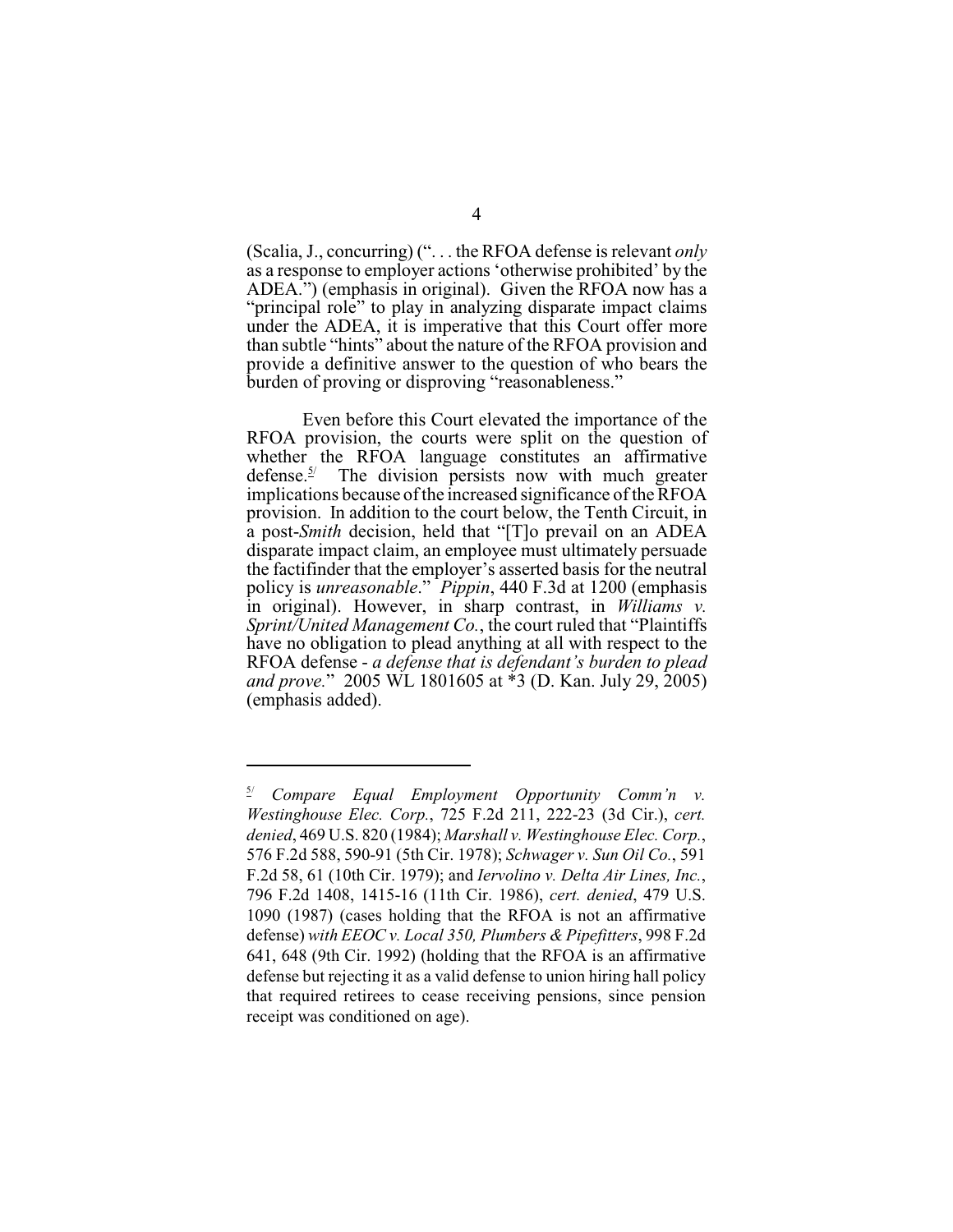Litigants struggling to determine who bears the burden of proving or disproving "reasonableness" must also take into consideration counsel from Congress. The legislative history of the Older Workers Benefit Protection Act (OWBPA), Pub. L. No. 101-433, 104 Stat. 978 (1990), provides compelling support for the conclusion that the RFOA is an affirmative defense. In response to the Supreme Court construing the former language in  $\S$  4(f)(2) of the ADEA, 29 U.S.C.  $\S$ 623(f)(2) as placing the burden of proof on plaintiffs,  $\frac{5}{5}$ Congress copied the language from  $\S 4(\overline{f})(1)$  to ensure that the new  $\S 4(f)(2)$  would be interpreted as an affirmative defense:

> The Committee intends that the amendments made by the bill to section  $4(f)(2) \dots$  should be interpreted in a manner similar to the way the EEOC and most courts have interpreted the ADEA's other affirmative defenses, section 4(f)(1). Accordingly, the language of section 4(f) that is commonly understood to signify an affirmative defense ("It shall not be unlawful . . . *to take any action otherwise prohibited*" by the ADEA (emphasis added) should be applied to the revised section  $4(f)(2)$ ... The Committee [ ] endorses the position of the EEOC that the "reasonable factors other than age" exception included in section  $4(f)(1)$  is an affirmative defense for which the employer bears the burden of proof (*See* 29 C.F.R. § 1625.7), and expresses approval for those circuit court decisions that agree with the EEOC regarding the employer's burden of proof on this exception.

1 LEGISLATIVE HISTORY OF THE OLDER WORKERS BENEFIT PROTECTION ACT, at 253-54 (1990).

*Public Employees Retirement Sys. v. Betts*, 492 U.S. 158, 181 6/ (1989) ( construing the language "It shall not be unlawful for an employer . . . to observe the terms of . . . a bona fide employee benefit plan  $\dots$ .").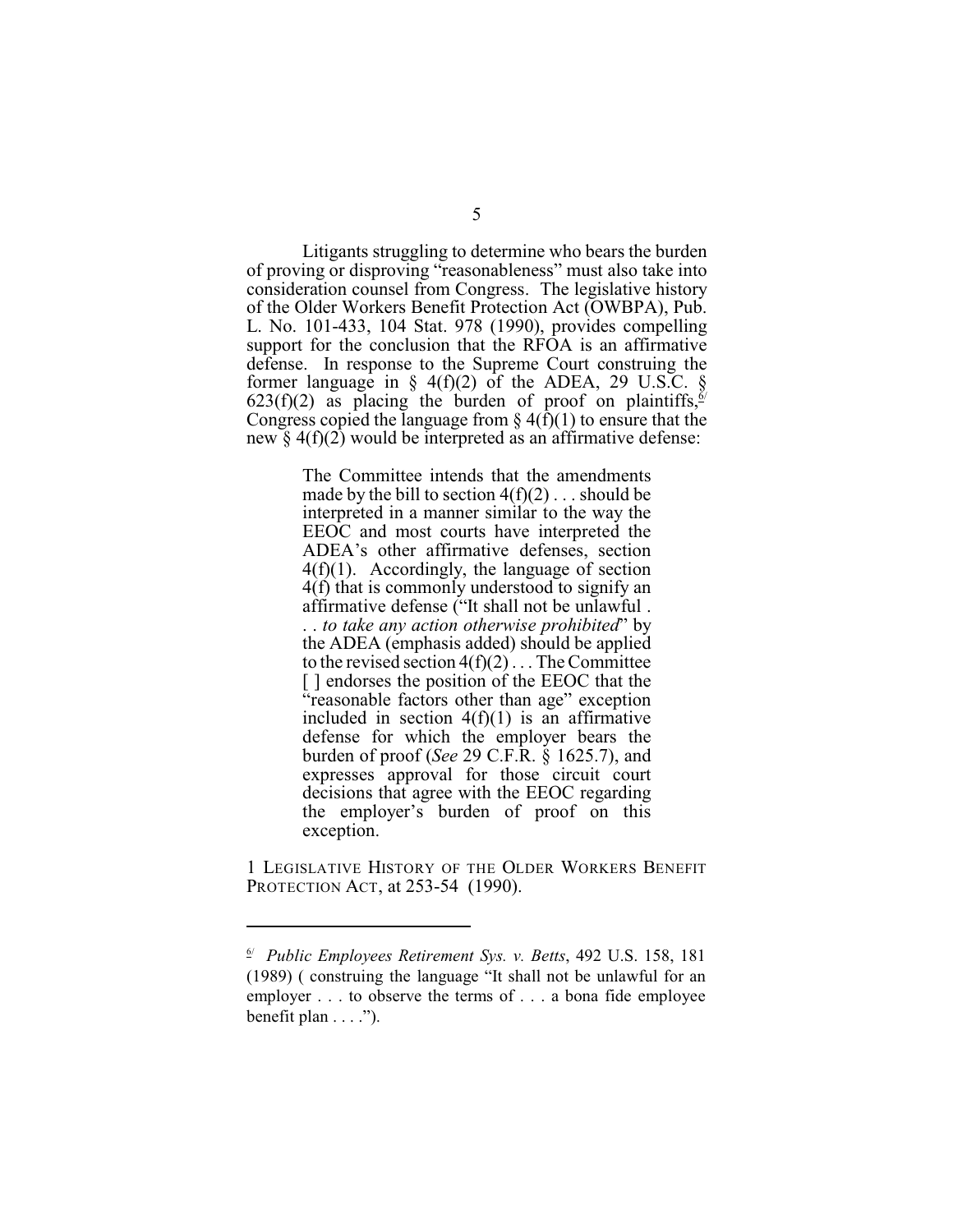The question of which party bears the burden of proving or disproving reasonableness is also addressed by the EEOC's regulations governing the RFOA provision. While this Court rejected the business necessity component in the EEOC's regulations at 29 C.F.R. § 1625.7(e), *Smith*, 544 U.S. at 243, it did not speak to any of the other provisions of the regulations which it viewed as authorizing a disparate impact claim. The original Department of Labor interpretations stated both the BFOQ and RFOA defenses in ADEA  $\S$  4(f)(1) "must be construed narrowly, and the burden of proof in establishing the applicability of the exception will rest upon the employer...." 29 C.F.R. § 860.102(b), 860.103(e), 33 Fed. Reg. 9173 (1968). This contemporaneous interpretation is entitled to great weight. *Dothard v. Rawlinson*, 433 U.S. 321, 334 n.19 (1977) (an agency's 1965 interpretation of statutory language, consistently adhered to, should be given weight). When the EEOC assumed responsibility for the enforcement of the ADEA, it continued to view the RFOA exception as an affirmative defense. EEOC regulations state that "the employer bears the burden of showing that the 'reasonable factor other than age' exists factually," 29 C.F.R. § 1625.7(e)(2004), which would impose a burden of proof.

Finally, the most common reason given in support of concluding that plaintiffs bear the burden of proving an employer's practice is "unreasonable' is that in *Smith,* this Court stated that because the ADEA was not amended by the Civil Rights Act of 1991, 105 Stat. 1071, "*Wards Cove*'s pre-1991 interpretation of Title VII's identical language remains applicable to the ADEA." 544 U.S. at 240. However, rather than helping to sort out the confusion surrounding who bears the burden of proof in disparate impact cases under the ADEA, this factor only muddies the issue further.

*Smith* stated that *Wards Cove* only applies to language in the ADEA that is "identical" to language in Title II. *Id*. However, there is nothing even remotely similar to the ADEA's RFOA provision in Title VII, let alone "identical." Accordingly, this Court's directive that *Wards Cove* should be applied to interpret language in the ADEA that is identical to language in Title VII is not at all helpful in determining which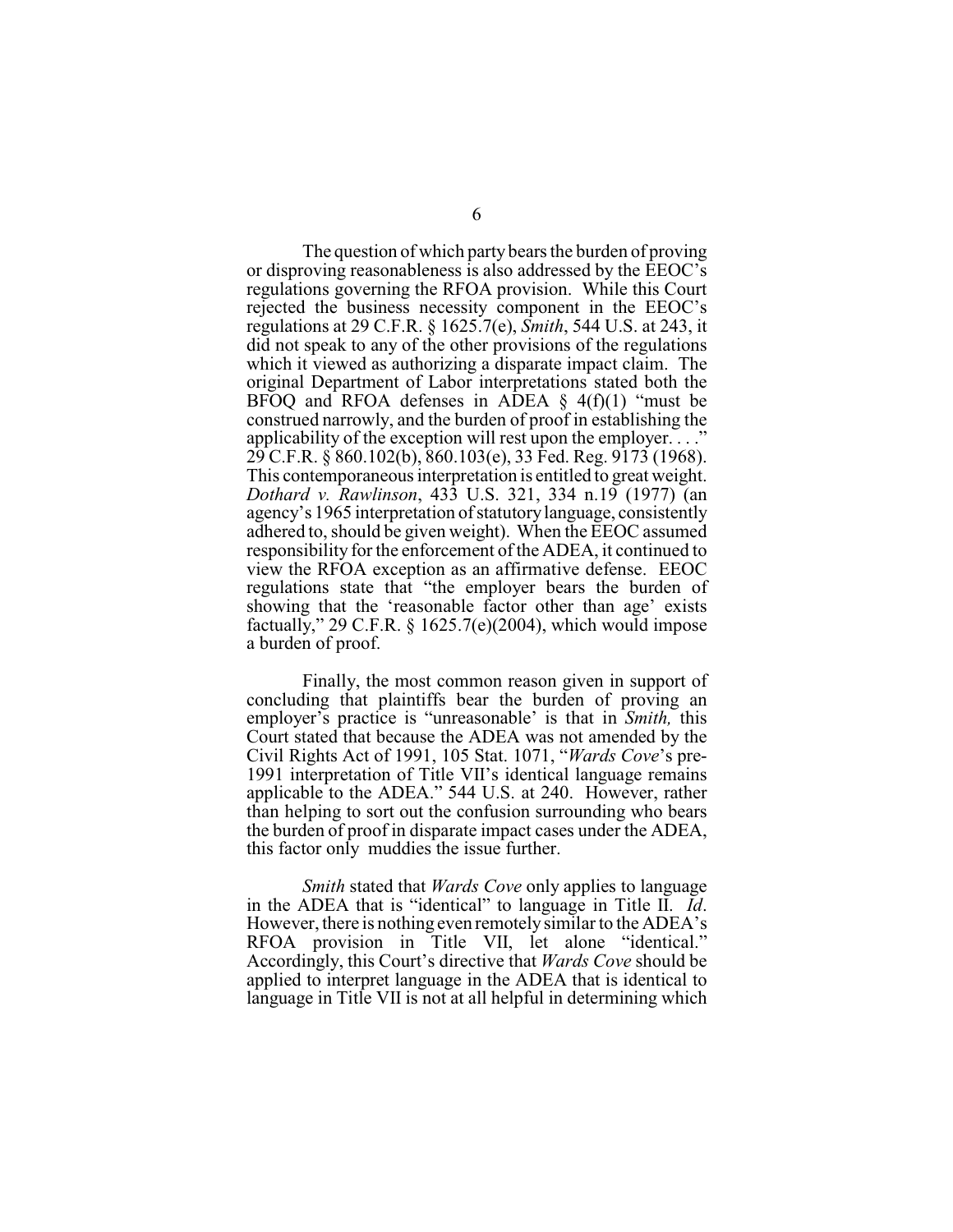party must prove or disprove "reasonableness." Indeed, this Court suggested as much itself when it stated, "*[A] difference in the text of the statute* such as the RFOA provision, may warrant addressing disparate-impact claims in the two statutes [the ADEA and Title VII] differently. . . ." *Smith*, 544 U.S. at 236 n.7 (emphasis in original).

Instead, the language and context of the ADEA strongly support characterizing the RFOA as an affirmative defense. The RFOA provision begins with a specific proviso: "to take any action otherwise prohibited." 29 U.S.C.  $\bar{\S}$  623(f)(1). This prefatory phrase meansthat theRFOA provision does not come into play until a violation of an ADEA prohibition has been established. When a party seeks to have a violation excused by asserting an exception to liability, that party typically bears the burden of proving that its conduct falls within the exception. *See United States v. First City Nat'l Bank*, 386 U.S. 361, 366 (1967) (asserting as a general rule that the party claiming the benefits of an exception bears the burden of proof).

As discussed above, Congress views the prefatory language "to take any action otherwise prohibited" as creating an affirmative defense. Based on its understanding of this proviso, Congress added this precise language to ADEA  $\S$  4(f)(2) in the OWBPA, to eliminate any doubt that it is an affirmative defense for which the employer bears the burden of proof.

The placement of a provision within the context of the statute provides particular insight into its meaning. *King v. St. Vincent's Hospital*, 502 U.S. 215, 221 (1991) ("[T]he meaning of statutory language, plain or not, depends on context."). The RFOA provision of the ADEA is sandwiched between the BFOQ provision and the foreign workplace provision. The Court has repeatedly held that the BFOQ provision is an affirmative defense. *Western Air Lines, Inc. v. Criswell*, 472 U.S. 400, 416 n.24 (1985) (citing 29 C.F.R. § 1625.6(b) (1984), which lists three prongs a defendant must satisfy for the BFOQ defense); *Trans World Airlines, Inc. v. Thurston*, 469 U.S. 111, 122 (1985) (listing the BFOQ argument as an affirmative defense). The foreign workplace provision has also been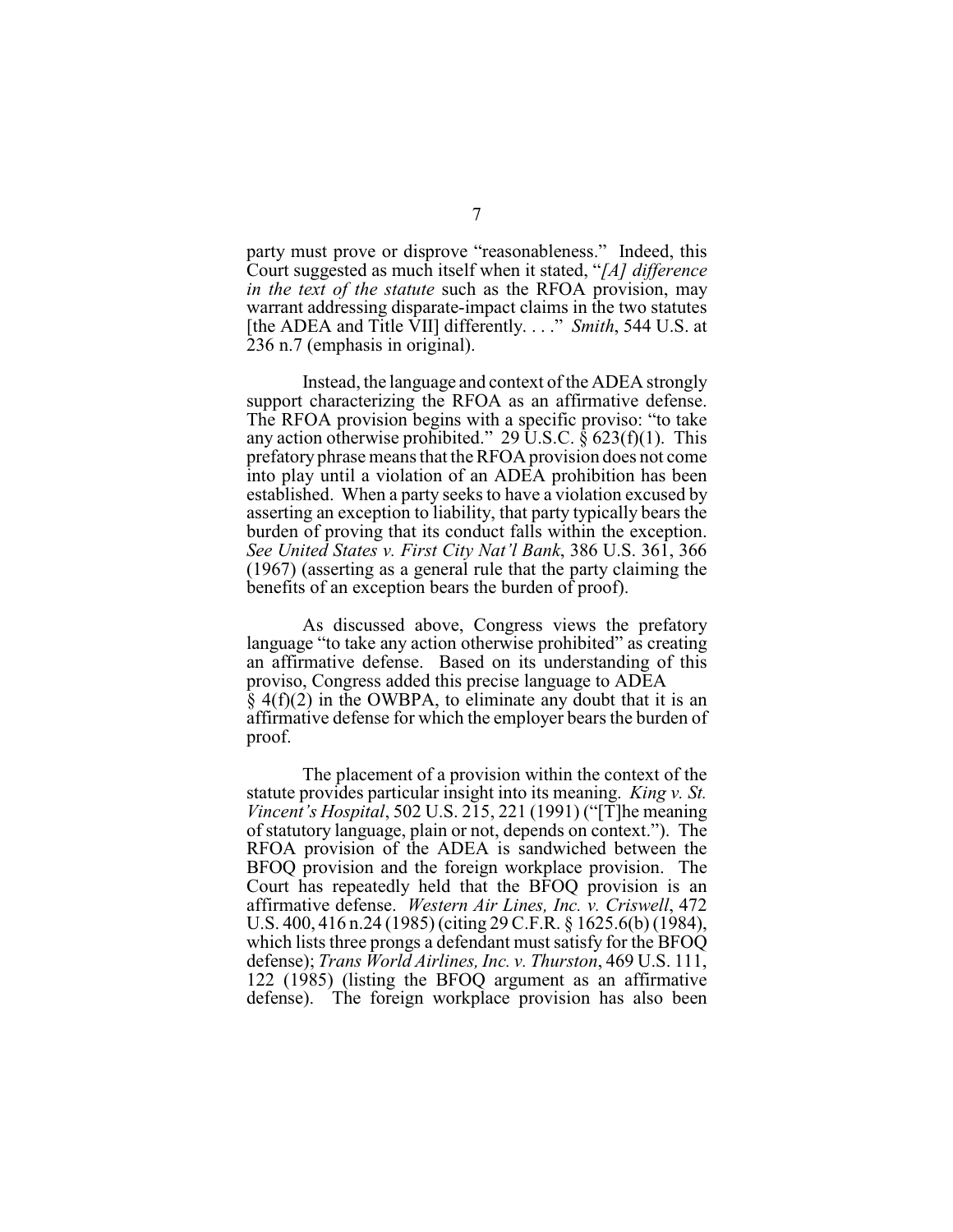recognized as an affirmative defense.<sup> $\frac{1}{2}$ </sup> The contiguous placement of the RFOA provision with the ADEA's other affirmative defenses, strongly suggests that it too is an affirmative defense.

Finally, requiring plaintiffs who have already succeeded in showing the existence of a clearly discriminatory policy to carry the additional burden of proving the absence of a "reasonable factor other than age" would be extremely detrimental to older workers and would significantly weaken the protections against age-based discrimination found in the ADEA. It would allow employers to merely articulate "other factors" without being obligated to prove them. Where age discrimination has been shown, the RFOA defense must constitute more than a mere denial of such discrimination. Otherwise, employers may discriminate against older workers practically at will.

### **II.** THE SECOND CIRCUIT'S DECISION THAT<br>SUBJECTIVE DECISIONMAKING IS DECISIONMAKING IS **"UNQUESTIONABLY REASONABLE" IS INCOMPATIBLE WITH** *WATSON v. FORT WORTH BANK & TRUST***.**

In *Smith*, a plurality of this Court held that the RFOA provision is "not . . . a safe harbor from liability." 544 U.S. at 238. Rather, the RFOA provision precludes liability only if the "adverse impact was attributable to a nonage factor that was 'reasonable.<sup>3</sup>" *Id.* at 239. This Court clearly demonstrated its view that not every employer practice or policy can be "reasonable" by juxtaposing the RFOA provision with the Equal Pay Act's provision that precludes liability "if a pay differential was based on 'on any other factor' – reasonable or unreasonable," 544 U.S. at 239 n.11, and by stating that "[t]he fact that Congress provided that employers could only use

 $\frac{1}{2}$  See Mahoney v. Radio Free Europe/Radio Liberty, Inc., 818 F. Supp. 1,4 (D.D.C. 1992),*rev'd on other grounds*, 47 F.3d 447 (D.C. Cir. 1995) (construing foreign employee provision as an affirmative defense).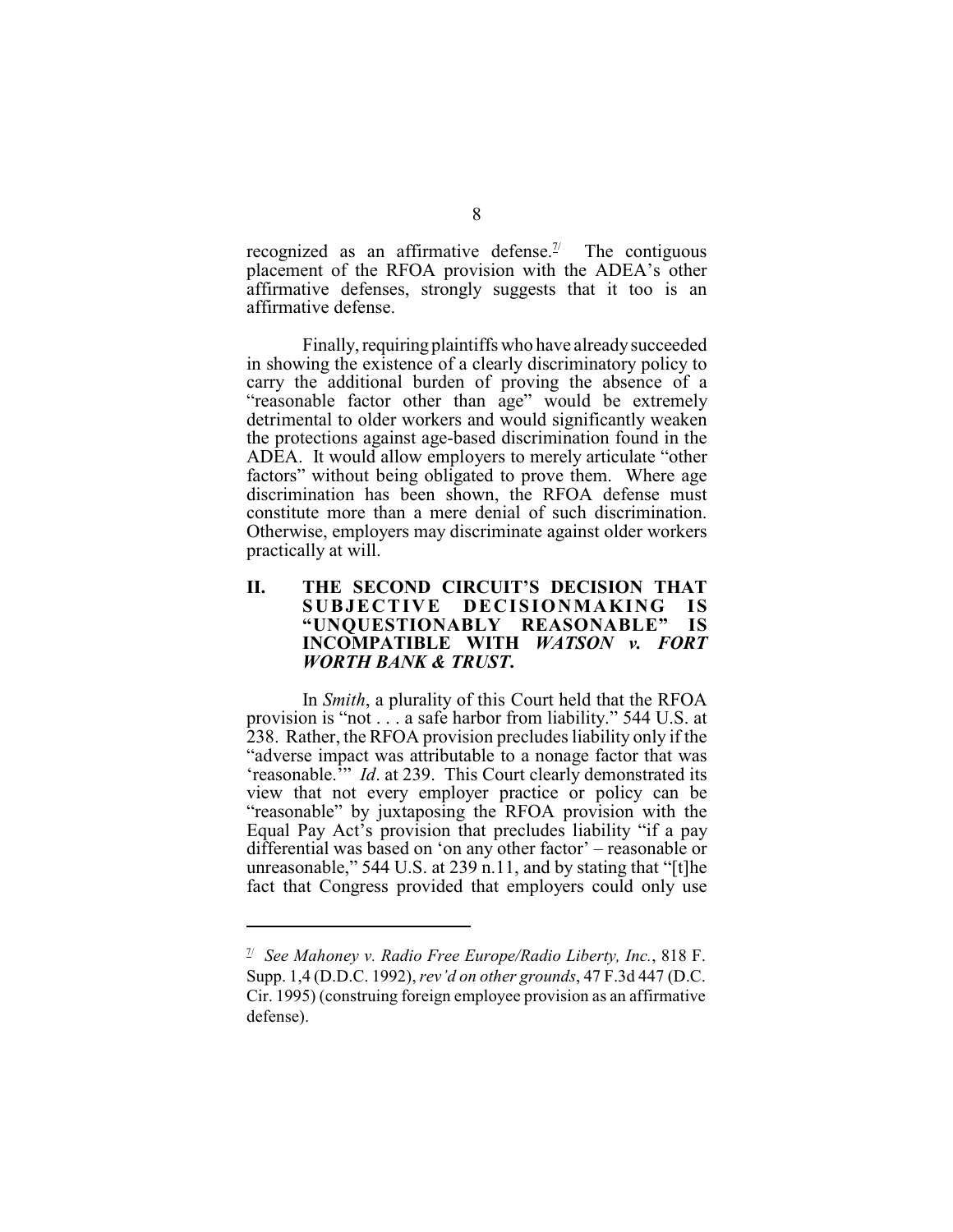*reasonable* factors in defending a suit under the ADEA is ... instructive." *Id.* (emphasis in original). Unfortunately, (emphasis in original). Unfortunately, however, this Court did not expound on the meaning of the term "reasonable" other than by stating that "the scope of disparate-impact liability under the ADEA is narrower than under Title VII." 544 U.S. at 240. This lack of guidance opens the door for lower courts to treat the RFOA provision as a free pass for employers to justify conduct that adversely impacts older workers.

Indeed, that is exactly what happened in the court below as the Second Circuit sanctioned the defendant's use of subjective criteria fraught with managerial bias as "reasonable." Prior to *Smith*, the Second Circuit in this case recognized that the subjectivity of the factors the defendant used to make termination decisions - "criticality" and "flexibility" - made them vulnerable to age-related bias. *Meacham v. Knolls Atomic Power Laboratory*, 381 F.3d at 75. Moreover, "the subjectivity disproportionately impacted older employees," and "the employer observed that the disproportion was gross and obvious.  $\therefore$  *d*. In the face of such "startlingly skewed" In the face of such "startlingly skewed" results," *id*. n.8, the Second Circuit ruled that the defendant's "unaudited and heavy reliance on subjective assessments of 'criticality' and 'flexibility,'" *id*., to make termination decisions had a disparate impact based on age in violation of the ADEA. After *Smith*, the Second Circuit executed an about face and held that while "[a]ny system that makes employment decisions in part on such subjective grounds as flexibility or criticality may result in outcomes that disproportionately impact older workers; . . . such a system . . . will usually be reasonable." *Meacham v.Knolls Atomic Power Laboratory*, 461 F.3d at 146. This laissez-faire reading of the RFOA provision erects an insurmountable hurdle to disparate impact challenges to subjective decisionmaking under the ADEA and conflicts with this Court's decision in *Watson v. Fort Worth Bank & Trust*, 487 U.S. 977 (1988).

In *Watson v. Fort Worth Bank & Trust*, the Court noted that the disparate impact theory is necessary to "adequately police . . . the problem of subconscious stereotypes and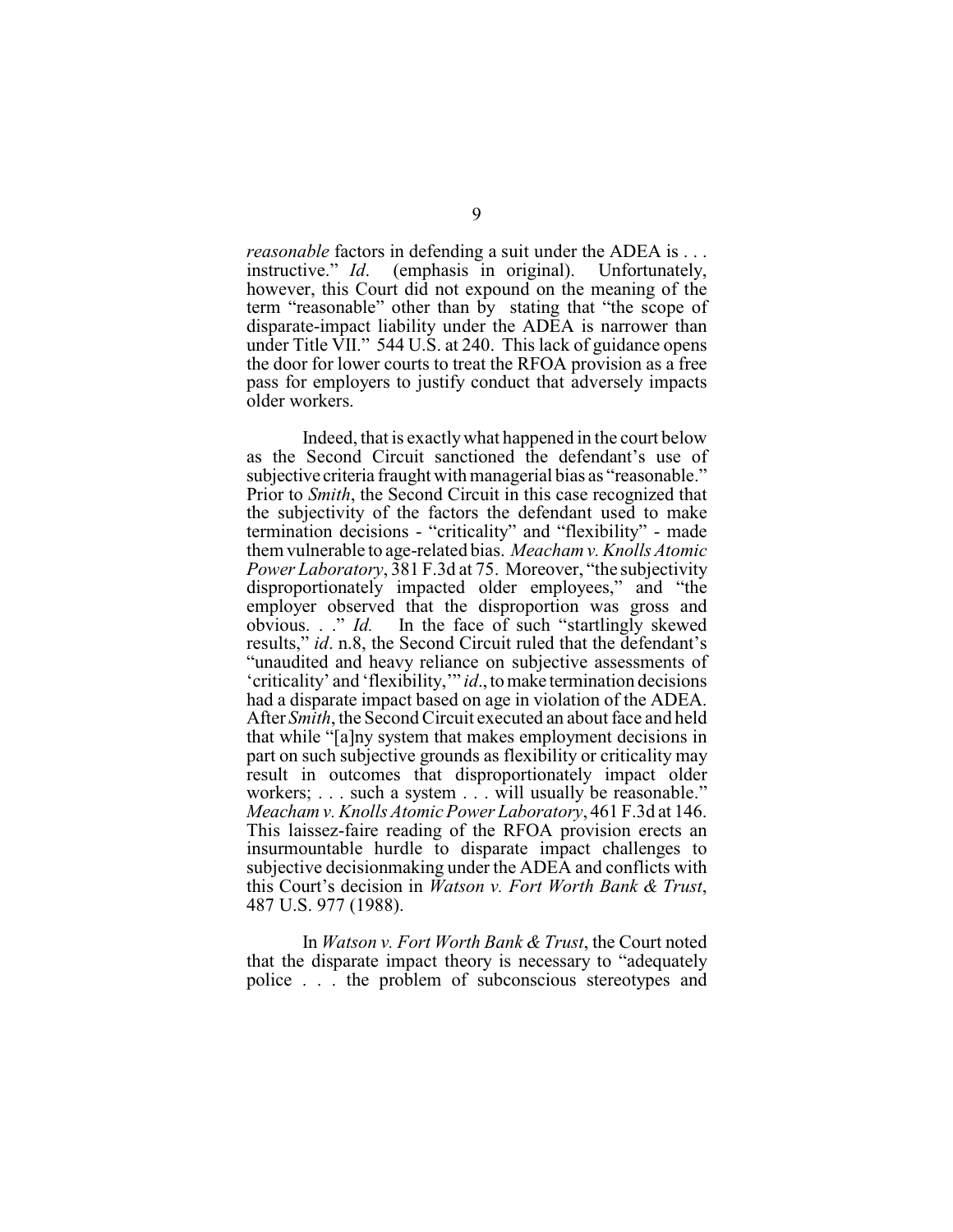prejudices." 487 U.S. 977, 990 (1988). $\frac{8}{3}$  Given that the Court has also stated that the "essence of age discrimination" is older workers being harmed by "inaccurate and stigmatizing stereotypes," *Hazen Paper Co. v. Biggins*, 507 U.S. 604, 610 (1993), the Second Circuit's ruling that employment decisions based on subjective criteria that were admittedly vulnerable to "managerial bias" renders the *Smith* decision meaningless and effectively insulates from challenge age discrimination that results from unconscious prejudice and stereotyping. "Allowing an employer to escape liability simply by articulating vague, inoffensive-sounding subjective criteria would disserve [the ADEA's] goal of eradicating discrimination in employment . . . Such a rule would encourage employers to abandon attempts to construct selection mechanisms subject to neutral application for the shelter of vague generalities." *Watson*, 487 U.S. at 1009-1010 (J. Blackmun, concurring) (footnote omitted).

*See also Alexander v. Choate*, 469 U.S. 287, 292-99 (1985) 8/ (discussing the *appropriateness* of disparate impact analysis under § 504 of the Rehabilitation Act 29 U.S.C. § 791 *et seq*., since discrimination against the disabled often results from thoughtlessness not animus).